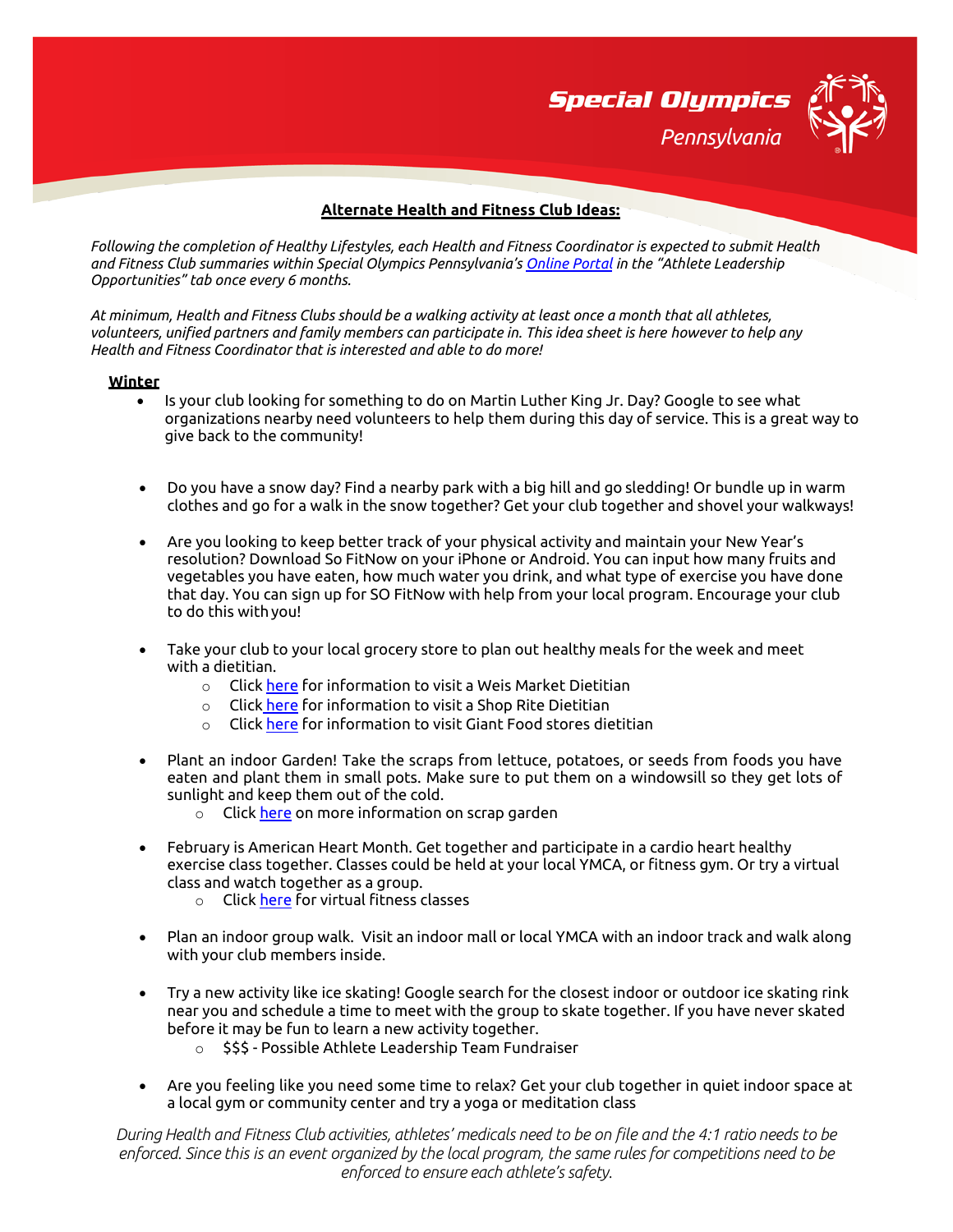# **Spring**

- Is the rain keeping you from going outside? Google some nearby museums in your county and gather your club to go and walk around! Many museums in Pennsylvania have free admission. Just make sure to Google first.
- Looking for something to take the rainy day blues away? Go onto YouTube.com and look up fitness classes! Just a reminder you will need a computer with WiFi or TV, open space and you might want to bring a towel or mat to lie on.
- Are the birds chirping outside? Google the closest park or trail, gather your club and go bird watching. Ask everyone to bring a healthy snack after you walk around finding birds. Remember, its best to be quiet when looking for birds or else they will fly away.
- Looking for something fun to do on a beautiful sunny day? Google some free historic places and parks in your county and create a scavenger hunt for you and your club to complete! o Click [here](http://www.lovetheoutdoors.com/camping/kids/scavengerhunt.htm) for scavenger hunt ideas
- May is "National Physical Fitness and Sport Month." Share the love of sport and fitness with others by bringing a friend or family member along to the next club event. Along with other club members enjoy a walk or activity with someone you care about.
- Looking for a way to track your clubs health and physical activity this month? In the additional resources tab there is a pre-test and post-test that your club should take at the beginning and end of this month to document their change in health and physical activity.
	- $\circ$  Click [here](https://media.specialolympics.org/resources/sports-essentials/fitness-model-resources/Lifestyle-Survey-Pre-test.pdf?_ga=2.204482329.886045137.1528995780-683029080.1528995780) for the pre and post test

#### **Summer**

- Are you looking to get outside for some fresh air? Google how close your local park is and if there are sidewalks to bike, scooter, or rollerblade on, gather your club, and ride down to your local park and bring a healthy snack to refuel when you get there.
- Do you need a good book for the summer? Google to see if your local library is within walking distance, bring your club, and take a walk over! If you don't have a library card, they are free to residents so this is a great time to pick one up!
- Is it too hot outside? Are you and your club looking for a way to cool off? Google the hours of your community pool, get your club together, don't forget your towels and sunscreen, and go get some laps in!
	- $\circ$  \$\$\$ Possible Athlete Leadership Team Fundraiser
- Another fun idea to do as a group is a visit to a local mini golf or put-put course. Meet as a club and have fun and maybe even try for a hole in one!
	- $\circ$  \$\$\$ Possible Athlete Leadership Team Fundraiser
- Is your club looking to stretch their legs and get their steps in? Google how close the nearest park is to your organization, and see if they have hiking trails. This is a great way to explore nature while getting your steps in.
	- o Click [here](https://www.alltrails.com/us/pennsylvania) for a list of hiking trails in Pennsylvania

*During Health and Fitness Club activities, athletes' medicals need to be on file and the 4:1 ratio needs to be enforced. Since this is an event organized by the local program, the same rules for competitions need to be enforced to ensure each athlete's safety.*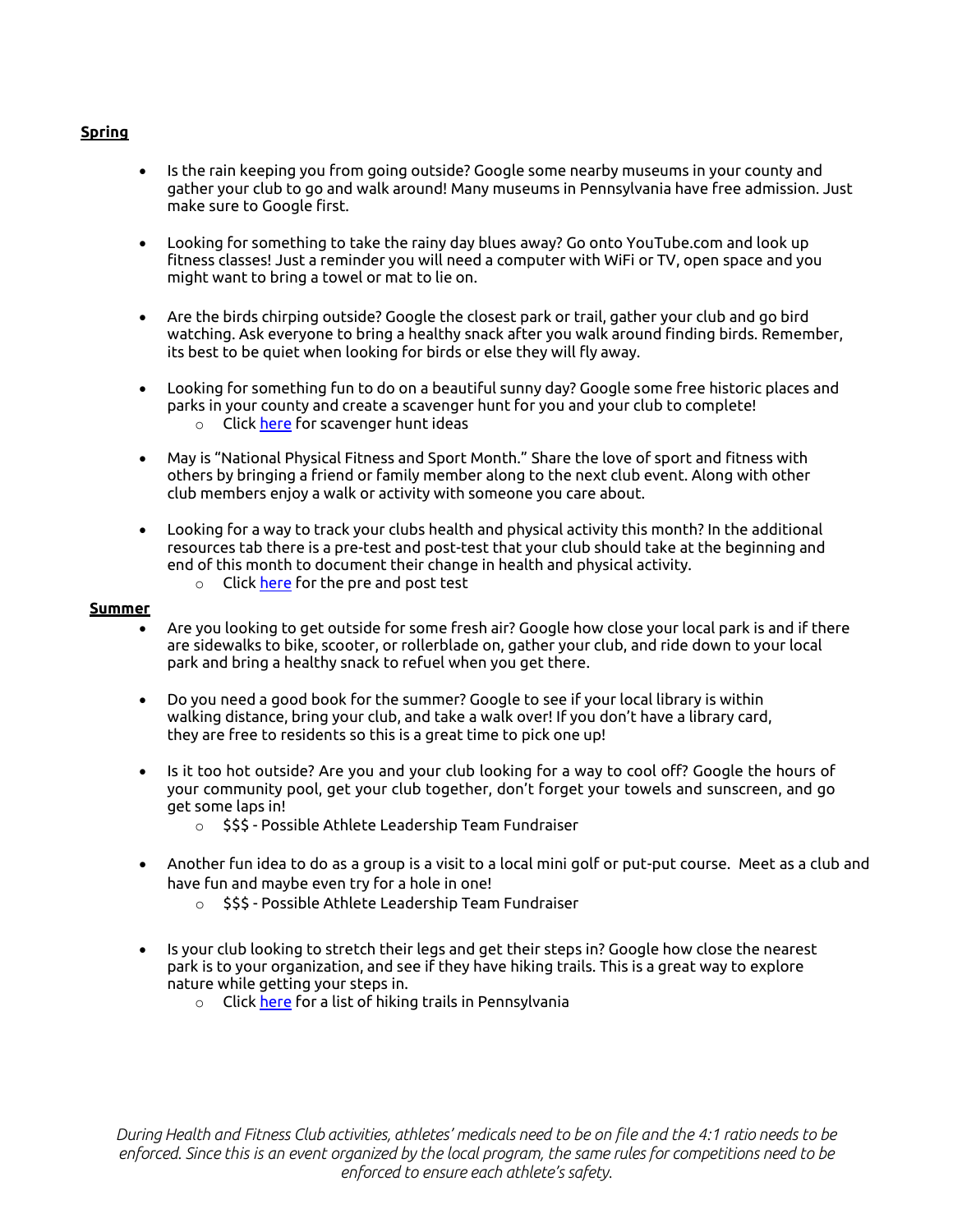- Is your club looking for some variety in your activities? Google how close you are to your local zoo and take your club to walk around. Are the animals getting their 5 servings of fruits and vegetables each day?
	- o\$\$\$ Possible Athlete Leadership Team Fundraiser
- Are you looking for some good quality fresh summer fruits and vegetables? Look up an event calendar to see when your county or community is having a flea market or farmers market, and tell your club. This would also be a great chance for you to talk to local farmers about how to get more fruits and vegetables into your diet!
- Do you want to spend time with your club before the summer is over? Google the closest park to you, gather your club and a blanket and have a picnic. Tell each member to bring a healthy snack to share.
- Do you have an old Frisbee or ball laying around? Gather your club, head over to your local park and have a catch! Or try a game of Frisbee golf! Look up a local course on google.

# **Fall**

- Did you know September is "Better Breakfast" month? Bring your club together and discuss ways you can improve what you are eating for breakfast. Encourage each member of your club to bring an example of a "Better Breakfast."
- Football season is underway! See if you can get a space donated by a community center or church to watch the big game! Encourage your club to wear their favorite teams jersey's and bring a healthy snack to share.
- Is your club looking for a better way to communicate about events? Designate one person to create a Facebook group for your club. This person could be in charge of posting #WellnessWednesday's and details about club get togethers!
- Is your club looking for something fun to do on a nice fall day? Get your club together and visit a pumpkin patch! This is a great way to get fresh air and maybe find some perfect pumpkins to make into Jack o'lanterns!
- The leaves are turning and falling all over! This is the perfect time for you and your club to grab some rakes and rake leaves! This is a great way to get some physical activity and have some fun by jumping in the piles of leaves.
- October is "National Mental Illness Awareness" month. Discuss with your club ways you can focus on having strong minds and managing stress. Some ways to do this include: meditation, exercise, good nutrition, and support from friends and family.
	- o Click [here](https://media.specialolympics.org/resources/health/disciplines/strongminds/Strong-Minds-Tips-for-Stress.pdf?_ga=2.202796952.886045137.1528995780-683029080.1528995780) for stress management resources
- A fun fall idea is apple picking! Visit a local apple farm. Google for one in your area, and enjoy picking apples together as a group. When you return home look up some healthy apple recipes and share ideas with your fellow athletes!
- Is it getting too cold to exercise outside? Ask your local church or YMCA if your club can use one of their rooms or gyms, go on YouTube.com, and search for Zumba classes! Just a reminder you will need a computer with WiFi or TV and water to stay hydrated!
- Bundle up and find your way! It's that time of the year when corn mazes appear! Google to see if a local farm is hosting a corn maze or hay ride. This is a great way to get some steps in and enjoy the fresh fall air.

*During Health and Fitness Club activities, athletes' medicals need to be on file and the 4:1 ratio needs to be enforced. Since this is an event organized by the local program, the same rules for competitions need to be enforced to ensure each athlete's safety.*